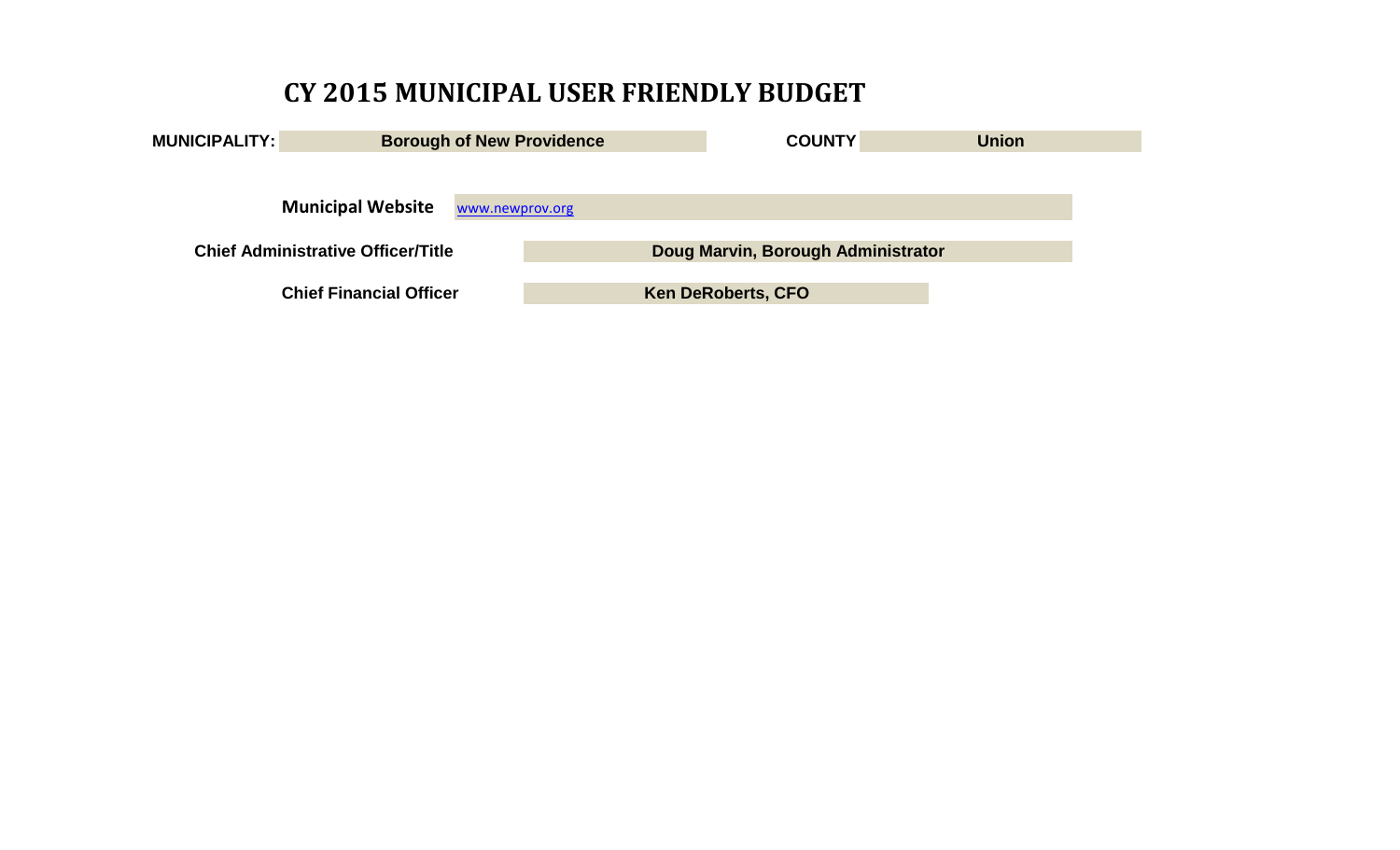# **USER FRIENDLY BUDGET SECTION - PROPERTY TAX BREAKDOWN**

|                                         |                      | 2014 Calendar Year Property Tax Levies - ALL entities levying property taxes      |                   |                           | <b>Current Year 2015 Budget</b>                             |                         |                 |
|-----------------------------------------|----------------------|-----------------------------------------------------------------------------------|-------------------|---------------------------|-------------------------------------------------------------|-------------------------|-----------------|
|                                         | <b>Calendar Year</b> | <b>Calendar Year</b>                                                              | $%$ of            | <b>Avg Residential</b>    | <b>Taxes</b>                                                | <b>Actual/Estimated</b> | <b>Tax Levy</b> |
|                                         | <b>Tax Rate</b>      | <b>Tax Levy</b>                                                                   | <b>Total Levy</b> | <b>Taxpayer Impact</b>    |                                                             |                         |                 |
| Municipal Purpose Tax                   | 0.909                | \$11,712,385.00                                                                   | 19.92%            |                           | \$2,563.38 Municipal Purpose Tax                            | <b>ACTUAL</b>           | 11,969,133      |
| Municipal Library                       | 0.064                | \$829,188.00                                                                      | 1.41%             |                           | \$180.48 Municipal Library                                  | <b>ACTUAL</b>           | 802,236         |
| Municipal Open Space                    | 0.003                | \$32,216.00                                                                       | 0.05%             |                           | \$7.05 Municipal Open Space                                 | <b>ACTUAL</b>           | \$45,238.00     |
| Fire Districts (avg. rate/total levies) |                      |                                                                                   | $0.00\%$          |                           | \$0.00 Fire Districts (total levies)                        |                         |                 |
| Other Special Districts (total levies)  |                      |                                                                                   | 0.00%             |                           | \$0.00 Other Special Districts (total levies)               |                         |                 |
| <b>Local School District</b>            | 2.575                | \$33,179,087.00                                                                   | 56.43%            | \$7,261.50                | <b>Local School District</b>                                |                         |                 |
| Regional School District                |                      |                                                                                   | 0.00%             |                           | \$0.00 Regional School District                             | <b>ACTUAL</b>           | \$34,145,610.00 |
| <b>County Purposes</b>                  | 0.984                | \$12,673,898.00                                                                   | 21.55%            | \$2,774.88                | <b>County Purposes</b>                                      | <b>ESTIMATED</b>        | \$13,180,854.07 |
| County Library                          | 0.029                | \$373,962.00                                                                      | 0.64%             | \$81.78                   | County Library                                              |                         |                 |
| County Board of Health                  |                      |                                                                                   | $0.00\%$          | \$0.00                    | <b>County Board of Health</b>                               |                         |                 |
| <b>County Open Space</b>                |                      |                                                                                   | 0.00%             |                           | \$0.00 County Open Space                                    | <b>ESTIMATED</b>        | \$388,920.82    |
| Other County Levies (total)             |                      |                                                                                   | 0.00%             |                           | \$0.00 Other County Levies (total)                          |                         |                 |
|                                         |                      |                                                                                   |                   |                           |                                                             |                         |                 |
| Total (Calendar Year 2014 Budget)       |                      | \$58,800,736.00                                                                   | 100.00%           |                           | \$12,869.07 Total ESTIMATED amount to be raised by taxes    |                         | \$60,531,991.79 |
| Total Taxable Valuation as of           | October 1, 2014      | \$1,288,630,095.00                                                                |                   |                           | Revenue Anticipated, Excluding Tax Levy                     |                         | 6,315,801.10    |
|                                         |                      |                                                                                   |                   |                           |                                                             |                         |                 |
| <b>Average Residential Assessment</b>   |                      | \$282,000.00                                                                      |                   |                           | Budget Appropriations, before Reserve for Uncollected Taxes |                         | 17,187,170.00   |
|                                         |                      |                                                                                   |                   |                           | <b>Total Non-Municipal Tax Levy</b>                         |                         | \$47,715,384.89 |
|                                         |                      |                                                                                   |                   |                           | Amount to be Raised by Taxes - Before RUT                   |                         | \$58,586,753.79 |
|                                         |                      | <b>Prior Year to Current Year Comparison</b>                                      |                   |                           | Reserve for Uncollected Taxes (RUT)                         |                         | \$1,945,238.00  |
|                                         |                      |                                                                                   |                   |                           | <b>Total Amount to be Raised by Taxes</b>                   |                         | \$60,531,991.79 |
|                                         |                      | <b>Comparison - Municipal Purposes Tax Rate</b>                                   |                   |                           |                                                             |                         |                 |
|                                         | Prior Year           | Current Year                                                                      | % Change $(+/-)$  |                           | % of Tax Collections used to Calculate RUT                  |                         | 96.79%          |
|                                         | 0.909                | 0.926                                                                             | 1.84%             |                           |                                                             |                         |                 |
|                                         |                      |                                                                                   |                   |                           | If % used exceeds the actual collection % then              |                         |                 |
|                                         |                      | <b>Comparison - Municipal Purposes Tax Levy</b>                                   |                   |                           | reference the statutory exception used                      |                         |                 |
|                                         | Prior Year           | <b>Current Year</b>                                                               | % Change $(+/-)$  | $\text{Change } (+/-)$    |                                                             |                         |                 |
|                                         | \$11,712,385.00      | \$11,969,132.90                                                                   | 0.021450835       | \$256,747.90              | Tax Collections - ACTUAL as of Prior Year                   |                         |                 |
|                                         |                      |                                                                                   |                   |                           | <b>Total Tax Revenue, Collections CY 2014</b>               |                         | 58,772,813.00   |
|                                         |                      | <b>Comparison - Impact on Avg. Residential Tax Payment (Municipal Purposes On</b> |                   |                           | Total Tax Levy, CY 2014                                     |                         | 58,800,736.00   |
|                                         | Prior Year           | <b>Current Year</b>                                                               | % Change $(+/-)$  | $\sqrt{\text{Change}(-)}$ | % of Taxes Collected, CY 2014                               |                         | 99.95%          |
|                                         | \$2,563.38           | \$2,611.32                                                                        | 1.84%             | \$47.94                   |                                                             |                         |                 |
|                                         |                      |                                                                                   |                   |                           | Delinquent Taxes - December 31, 2014                        |                         | \$256,949.00    |
|                                         |                      |                                                                                   |                   |                           |                                                             |                         |                 |
|                                         |                      |                                                                                   |                   | <b>Sheet UFB-1</b>        |                                                             |                         |                 |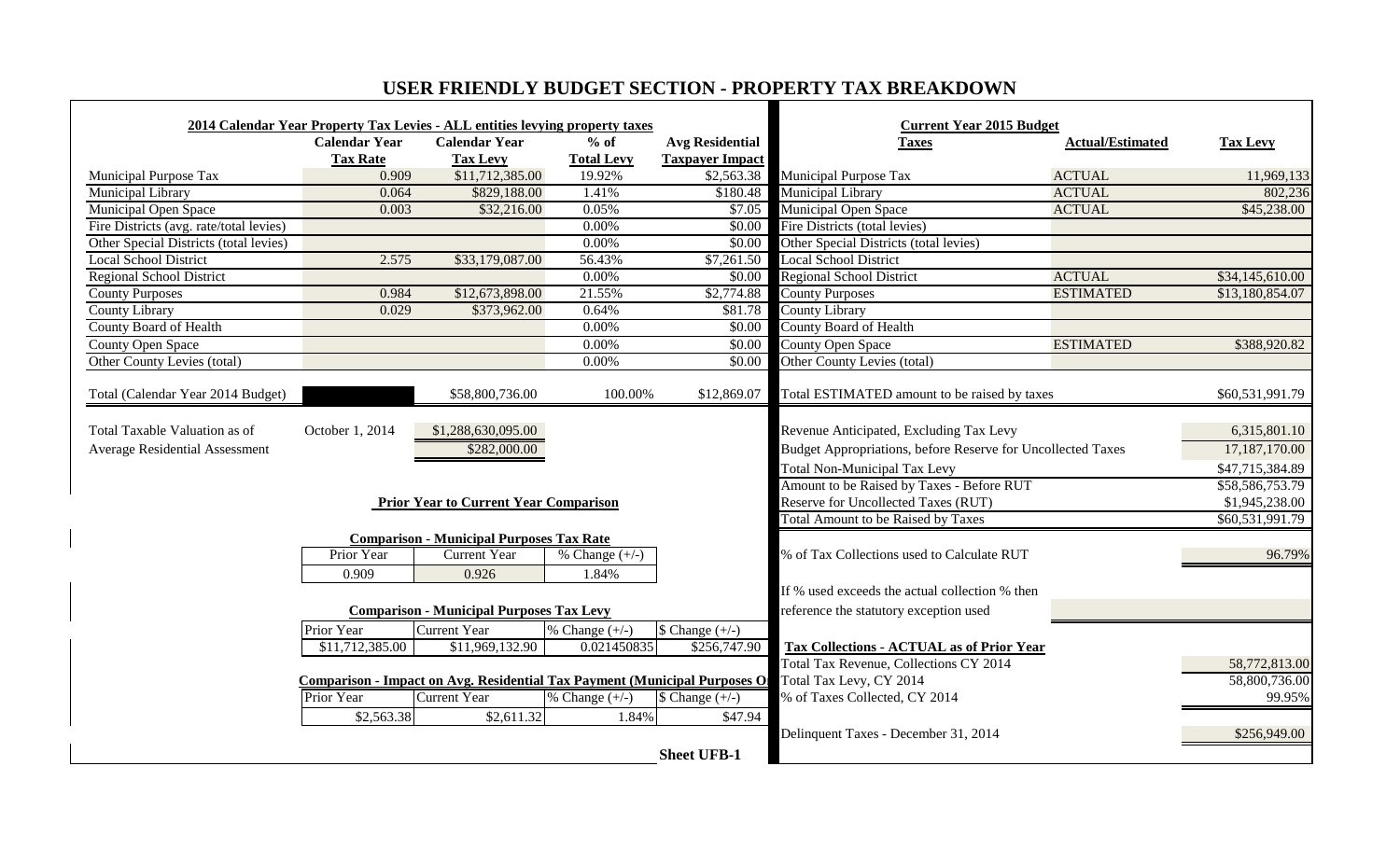#### **USER FRIENDLY BUDGET SECTION - ANTICIPATED REVENUE SUMMARY (ALL OPERATING FUNDS)**

| <b>FCOA</b> |                                                       | % Difference<br>Current vs.<br><b>Prior Year</b> | \$ Difference<br><b>Current vs. Prior</b><br>Year | <b>Total Anticipated</b><br><b>Revenue (Prior</b><br>Year) | <b>Total Anticipated</b><br><b>Revenue (Current</b><br>Year) | General<br><b>Budget</b> | <b>Utility</b> | <b>Utility</b> | <b>Utility</b> | <b>Utility</b> | <b>Utility</b> |
|-------------|-------------------------------------------------------|--------------------------------------------------|---------------------------------------------------|------------------------------------------------------------|--------------------------------------------------------------|--------------------------|----------------|----------------|----------------|----------------|----------------|
|             | Surplus Available                                     | #DIV/0!                                          | \$0.00                                            |                                                            | \$0.00                                                       |                          |                |                |                |                |                |
|             |                                                       |                                                  |                                                   |                                                            |                                                              |                          |                |                |                |                |                |
| 08          | <b>Surplus Anticipated</b>                            | 15.27%                                           | \$447,500.00                                      | \$2,482,500.00                                             | \$2,930,000.00                                               | \$2,930,000.00           |                |                |                |                |                |
| 08          | Local Revenue                                         | $-7.97%$                                         | $(\$68,692.38)$                                   | \$931,110.03                                               | \$862,417.65                                                 | \$862,417.65             |                |                |                |                |                |
| 09          | State Aid (without offsetting appropriation)          | 0.00%                                            | \$0.00                                            | \$1,303,819.00                                             | \$1,303,819.00                                               | \$1,303,819.00           |                |                |                |                |                |
| 08          | <b>Uniform Construction Code Fees</b>                 | 14.86%                                           | \$52,000.00                                       | \$298,000.00                                               | \$350,000.00                                                 | \$350,000.00             |                |                |                |                |                |
|             | <b>Special Revenue Items w/ Prior Written Consent</b> |                                                  |                                                   |                                                            |                                                              |                          |                |                |                |                |                |
|             | <b>Shared Services Agreements</b>                     | #DIV/0!                                          | \$0.00                                            |                                                            | \$0.00                                                       |                          |                |                |                |                |                |
| 08          | Additional Revenue Offset by Appropriations           | #DIV/0!                                          | \$0.00                                            |                                                            | \$0.00                                                       |                          |                |                |                |                |                |
|             | Public and Private Revenue (Grants)                   | $-519.93%$                                       | $(\$335,922.74)$                                  | \$400,531.74                                               | \$64,609.00                                                  | \$64,609.00              |                |                |                |                |                |
| 08          | Other Special Items                                   | $-7.14%$                                         | $(\$39,638.74)$                                   | \$594,594.19                                               | \$554,955.45                                                 | \$554,955.45             |                |                |                |                |                |
| 15          | Receipts from Delinquent Taxes                        | $-2.60%$                                         | $(\$6,499.66)$                                    | \$256,499.66                                               | \$250,000.00                                                 | \$250,000.00             |                |                |                |                |                |
|             | <b>Municipal Tax Levy</b>                             |                                                  |                                                   |                                                            |                                                              |                          |                |                |                |                |                |
| 07          | Local Tax for Municipal Purposes                      | $-12.27%$                                        | (\$1,468,167.34)                                  | \$13,437,300.24                                            | \$11,969,132.90                                              | \$11,969,132.90          |                |                |                |                |                |
| 07          | Minimum Library Tax                                   | #DIV/0!                                          | \$0.00                                            |                                                            | \$0.00                                                       |                          |                |                |                |                |                |
| 07          | Addition to Local District School Tax                 | #DIV/0!                                          | \$0.00                                            |                                                            | \$0.00                                                       |                          |                |                |                |                |                |
|             | <b>Total Anticipated Revenue</b>                      | 107.76%                                          | (\$1,419,420.86)                                  | \$19,704,354.86                                            | \$18,284,934.00                                              | \$18,284,934.00          | \$0.00         | \$0.00         | \$0.00         | \$0.00         | \$0.00         |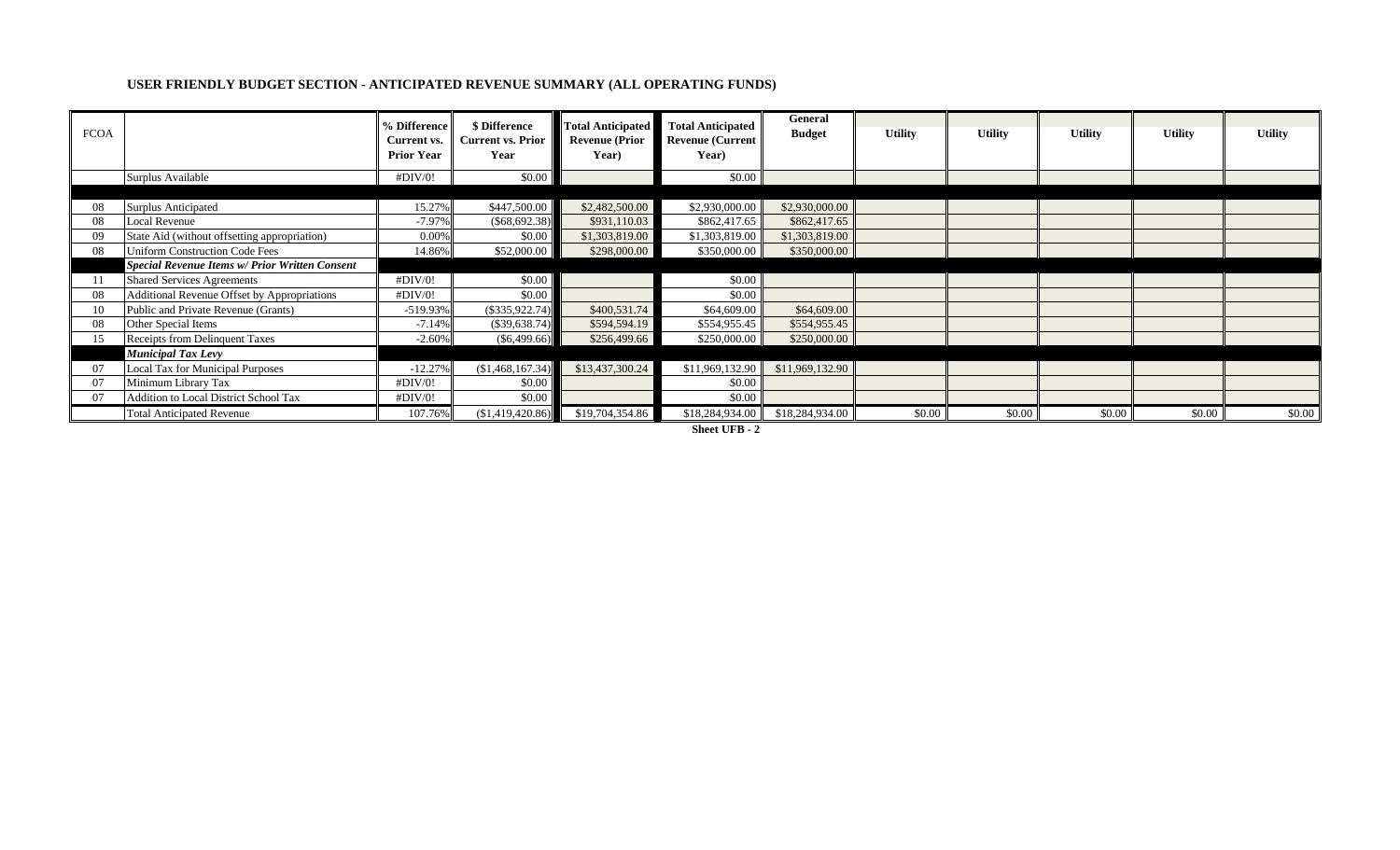| <b>FCOA</b> |                                     |       | <b>Budgeted Positions</b><br>Full-Time Part-Time | % Difference<br>Current v.<br><b>Prior Year</b> | \$ Difference<br><b>Current v. Prior</b><br>Year | <b>Total</b><br>Appropriation<br>for Service Type<br>(Prior Year) | <b>Total</b><br><b>Appropriation for</b><br><b>Service Type</b><br>(Current Year) | General<br><b>Budget</b> | Grant<br>Fund | <b>Utility</b> | <b>Utility</b> | <b>Utility</b> | <b>Utility</b> | <b>Utility</b> |
|-------------|-------------------------------------|-------|--------------------------------------------------|-------------------------------------------------|--------------------------------------------------|-------------------------------------------------------------------|-----------------------------------------------------------------------------------|--------------------------|---------------|----------------|----------------|----------------|----------------|----------------|
| 20          | <b>General Government</b>           | 6.00  | 11.00                                            | 6.35%                                           | \$81,365.00                                      | \$1,199,385.00                                                    | \$1,280,750.00                                                                    | \$1,280,750.00           |               |                |                |                |                |                |
| 21          | Land-Use Administration             |       |                                                  | 0.37%                                           | \$263.00                                         | \$70,837.00                                                       | \$71,100.00                                                                       | \$71,100.00              |               |                |                |                |                |                |
| 22          | <b>Uniform Construction Code</b>    | 2.00  | 9.00                                             | 15.30%                                          | \$61,805.36                                      | \$342,194.64                                                      | \$404,000.00                                                                      | \$404,000.00             |               |                |                |                |                |                |
| 23          | Insurance                           |       |                                                  | 4.41%                                           | \$81,997.00                                      | \$1,777,503.00                                                    | \$1,859,500.00                                                                    | \$1,859,500.00           |               |                |                |                |                |                |
| 25          | <b>Public Safety</b>                | 30.00 | 23.00                                            | $-4.77%$                                        | (\$167,726.02                                    | \$3,682,816.02                                                    | \$3,515,090.00                                                                    | \$3,515,090.00           |               |                |                |                |                |                |
| 26          | Public Works                        | 16.00 | 2.00                                             | $-0.46%$                                        | (\$18,117.74)                                    | \$3,957,376.74                                                    | \$3,939,259.00                                                                    | \$3,939,259.00           |               |                |                |                |                |                |
| 27          | <b>Health and Human Services</b>    |       | 3.00                                             | 0.32%                                           | \$440.00                                         | \$136,035.00                                                      | \$136,475.00                                                                      | \$136,475.00             |               |                |                |                |                |                |
| 28          | Parks and Recreation                |       | 6.00                                             | 3.64%                                           | \$7,915.00                                       | \$209,435.00                                                      | \$217,350.00                                                                      | \$217,350.00             |               |                |                |                |                |                |
| 29          | Education (including Library)       |       | 1.00                                             | -482.79%                                        | $(\$31,381.50)$                                  | \$37,881.50                                                       | \$6,500.00                                                                        | \$6,500.00               |               |                |                |                |                |                |
| 30          | Unclassified                        |       |                                                  | 90.00%                                          | \$225,000.00                                     | \$25,000.00                                                       | \$250,000.00                                                                      | \$250,000.00             |               |                |                |                |                |                |
|             | <b>Utilities and Bulk Purchases</b> |       |                                                  | $-1.91%$                                        | (\$11,000.00)                                    | \$586,000.00                                                      | \$575,000.00                                                                      | \$575,000.00             |               |                |                |                |                |                |
| 35          | Contingency                         |       |                                                  | 0.00%                                           | \$0.00                                           | \$500.00                                                          | \$500.00                                                                          | \$500.00                 |               |                |                |                |                |                |
| 36          | <b>Statutory Expenditures</b>       |       |                                                  | 8.20%                                           | \$116,320.00                                     | \$1,302,900.00                                                    | \$1,419,220.00                                                                    | \$1,419,220.00           |               |                |                |                |                |                |
| 37          | Judgements                          |       |                                                  | #DIV/0!                                         | \$0.00                                           |                                                                   | \$0.00                                                                            | \$0.00                   |               |                |                |                |                |                |
|             | <b>Shared Services</b>              |       | 1.00                                             | 92.12%                                          | \$417,300.00                                     | \$35,700.00                                                       | \$453,000.00                                                                      | \$453,000.00             |               |                |                |                |                |                |
| 43          | Court and Public Defender           | 1.00  | 4.00                                             | 0.64%                                           | \$820.00                                         | \$127,980.00                                                      | \$128,800.00                                                                      | \$128,800.00             |               |                |                |                |                |                |
| 44          | Capital                             |       |                                                  | $-166.67%$                                      | (\$250,000.00)                                   | \$400,000.00                                                      | \$150,000.00                                                                      | \$150,000.00             |               |                |                |                |                |                |
| 45          | Debt                                |       |                                                  | $-3.24%$                                        | $(\$64,081.66)$                                  | \$2,042,471.66                                                    | \$1,978,390.00                                                                    | \$1,978,390.00           |               |                |                |                |                |                |
| 46          | <b>Deferred Charges</b>             |       |                                                  | #DIV/0!                                         | \$0.00                                           |                                                                   | \$0.00                                                                            | \$0.00                   |               |                |                |                |                |                |
|             | Debt - Type 1 School District       |       |                                                  | #DIV/0!                                         | \$0.00                                           |                                                                   | \$0.00                                                                            | \$0.00                   |               |                |                |                |                |                |
| 50          | Reserve for Uncollected Taxes       |       |                                                  | 2.63%                                           | \$50,000.00                                      | \$1,850,000.00                                                    | \$1,900,000.00                                                                    | \$1,900,000.00           |               |                |                |                |                |                |
|             | <b>Total Budget Appropriations</b>  | 55.00 | 60.00                                            | 97.26%                                          |                                                  | $$500,918.44$ \$17,784,015.56                                     | \$18,284,934.00                                                                   | \$18,284,934.00          | \$0.00        | \$0.00         | \$0.00         | \$0.00         | \$0.00         | \$0.00         |

#### **USER FRIENDLY BUDGET SECTION - APPROPRIATIONS SUMMARY (ALL OPERATING FUNDS)**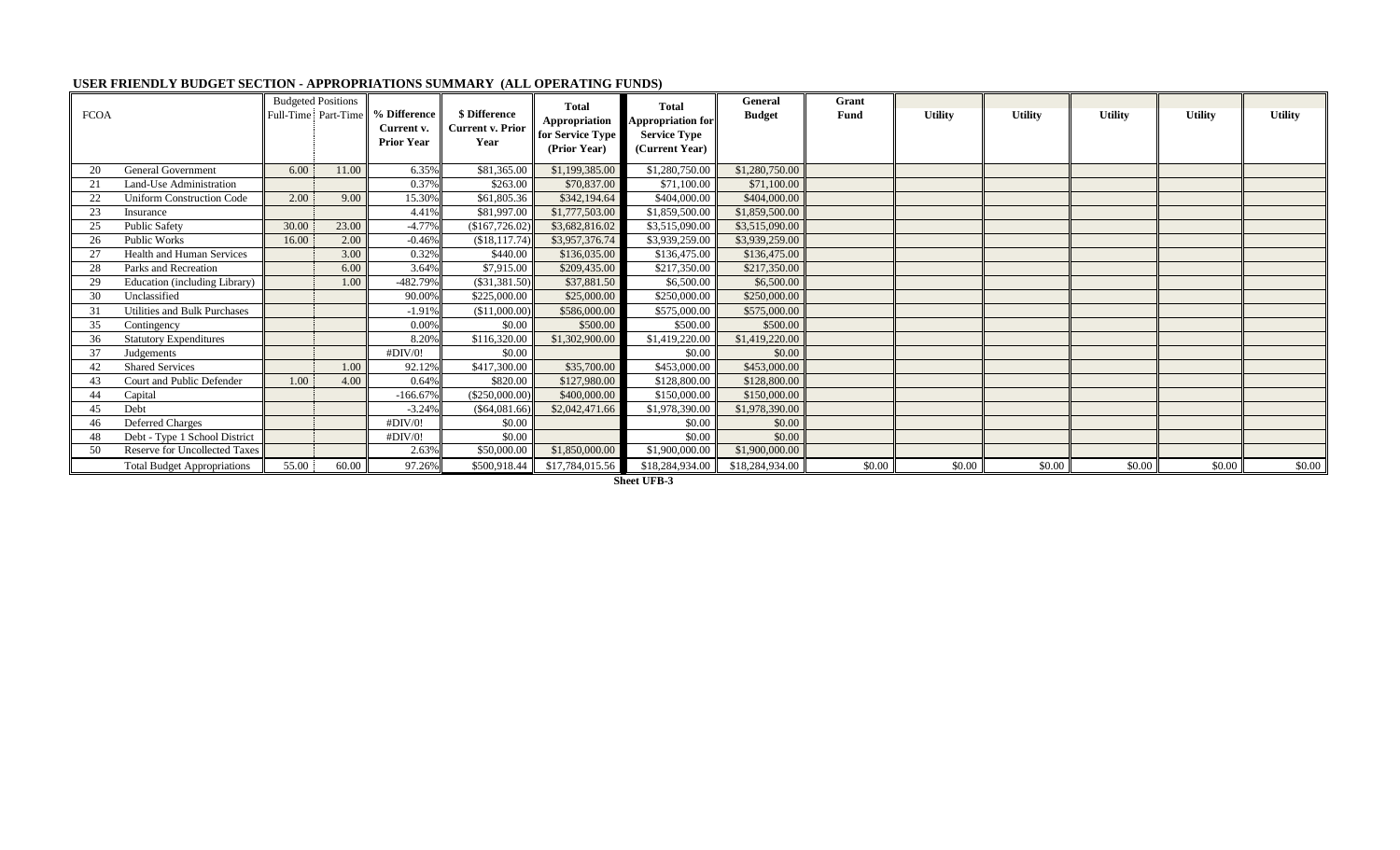### **USER FRIENDLY BUDGET SECTION STRUCTURAL BUDGET IMBALANCES**

|                           | Revenues at Rist | <b>Representation Contract Contract Contract Contract Contract Contract Contract Contract Contract Contract Contract Contract Contract Contract Contract Contract Contract Contract Contract Contract Contract Contract Contract</b> | Valume Year Appropriation Increases | Stractural Indiance Offices<br>Line Item.<br>Put "X" in cell to the left that<br>corresponds to the type of imbalance. | <b>Amount</b> | <b>Comment/Explanation</b>                                   |
|---------------------------|------------------|--------------------------------------------------------------------------------------------------------------------------------------------------------------------------------------------------------------------------------------|-------------------------------------|------------------------------------------------------------------------------------------------------------------------|---------------|--------------------------------------------------------------|
| $\boldsymbol{\mathrm{X}}$ |                  |                                                                                                                                                                                                                                      |                                     | Sale of Assets                                                                                                         | \$136,847.00  | Used to partially offset increase in Reserve for Tax Appeals |
|                           |                  | $\mathbf X$                                                                                                                                                                                                                          |                                     | <b>Reserve for Tax Appeals</b>                                                                                         | \$225,000.00  |                                                              |
|                           |                  |                                                                                                                                                                                                                                      |                                     |                                                                                                                        |               |                                                              |
|                           |                  |                                                                                                                                                                                                                                      |                                     |                                                                                                                        |               |                                                              |
|                           |                  |                                                                                                                                                                                                                                      |                                     |                                                                                                                        |               |                                                              |
|                           |                  |                                                                                                                                                                                                                                      |                                     |                                                                                                                        |               |                                                              |
|                           |                  |                                                                                                                                                                                                                                      |                                     |                                                                                                                        |               |                                                              |
|                           |                  |                                                                                                                                                                                                                                      |                                     |                                                                                                                        |               |                                                              |
|                           |                  |                                                                                                                                                                                                                                      |                                     |                                                                                                                        |               |                                                              |
|                           |                  |                                                                                                                                                                                                                                      |                                     |                                                                                                                        |               |                                                              |
|                           |                  |                                                                                                                                                                                                                                      |                                     |                                                                                                                        |               |                                                              |
|                           |                  |                                                                                                                                                                                                                                      |                                     |                                                                                                                        |               |                                                              |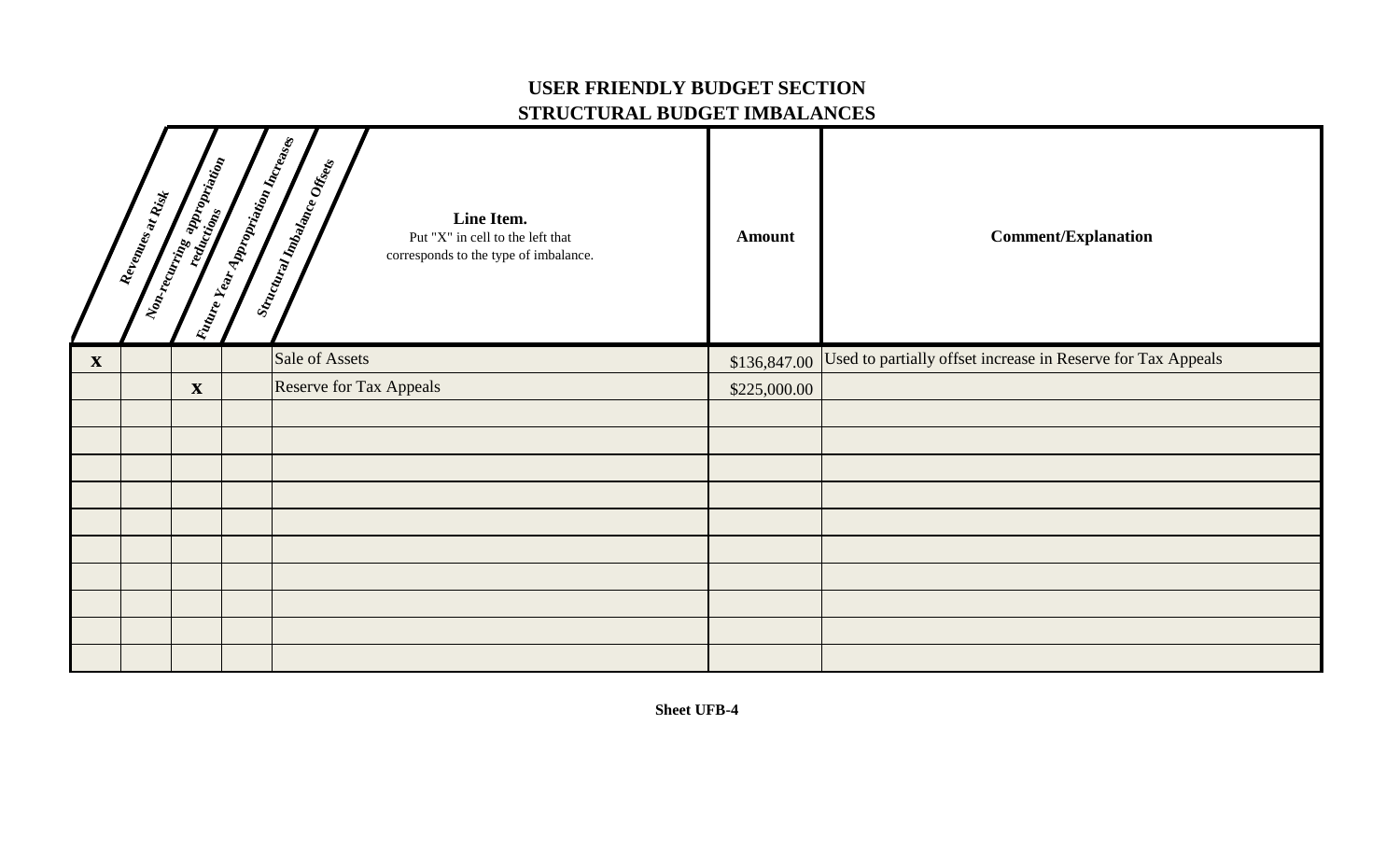# **USER FRIENDLY BUDGET SECTION ASSESSED PROPERTY VALUATIONS AND EXEMPT PROPERTY - AGGREGATE VALUES**

 $\Gamma$ 

|                                                |              | <b>Property Tax Assessments - Taxable Proberties (October 1, 2014 Value)</b> |         |                          |              | <b>Property Tax Assessments - Exempt Properties (October 1, 2014 Value)</b> |         |
|------------------------------------------------|--------------|------------------------------------------------------------------------------|---------|--------------------------|--------------|-----------------------------------------------------------------------------|---------|
|                                                |              |                                                                              | $%$ of  |                          |              |                                                                             | $%$ of  |
|                                                | # of Parcels | <b>Assessed Value</b>                                                        | Total   |                          | # of Parcels | Assessed Value                                                              | Total   |
| Vacant Land                                    | 101          | \$11,011.90                                                                  | 0.85%   | 15A Public Schools       | 4            | \$34,886.80                                                                 | 33.60%  |
| 2 Residential                                  | 3,698        | \$1,066,460.90                                                               | 82.66%  | 15B Other Schools        |              | \$5,735.90                                                                  | 5.52%   |
| 3 Farm                                         |              |                                                                              | 0.00%   | 15C Public Property      | 87           | \$39,454.20                                                                 | 38.00%  |
| 4A Commercial                                  | 128          | \$120,491.59                                                                 | 9.34%   | 15D Church and Charities | 17           | \$21,523.70                                                                 | 20.73%  |
| 4B Industrial                                  | 22           | \$57,157.50                                                                  | 4.43%   | 15E Cemeteries           |              | \$125.10                                                                    | 0.12%   |
| 4C Apartments                                  | 14           | \$35,058.60                                                                  | 2.72%   | 15F Other Exempt         | $\mathbf{r}$ | \$2,101.10                                                                  | 2.02%   |
| 5 Railroad                                     |              |                                                                              | 0.00%   |                          |              |                                                                             |         |
| 6 Business Personal Property                   |              |                                                                              | 0.00%   |                          |              |                                                                             |         |
|                                                |              |                                                                              |         |                          |              |                                                                             |         |
|                                                |              |                                                                              |         |                          |              |                                                                             |         |
| Total                                          | 3,963        | \$1,290,180.49                                                               | 100.00% | Total                    | 117          | \$103,826.80                                                                | 100.00% |
|                                                |              |                                                                              |         |                          |              |                                                                             |         |
|                                                |              |                                                                              |         |                          |              |                                                                             |         |
|                                                |              |                                                                              |         |                          |              |                                                                             |         |
| Average Ratio (%), Assessed to True Value      |              | 53.50%                                                                       |         | Percentage of Exempt vs. |              |                                                                             |         |
|                                                |              |                                                                              |         | Non-Exempt Properties    | 2.95%        |                                                                             |         |
| <b>Equalized Valuation, Taxable Properties</b> |              | \$2,411,552.32                                                               |         |                          |              |                                                                             |         |
| Total number of appeals filed in 2014          |              |                                                                              |         |                          |              |                                                                             |         |
| <b>State Tax Court</b>                         |              | 27                                                                           |         |                          |              |                                                                             |         |
| County Tax Board                               |              | 46                                                                           |         |                          |              |                                                                             |         |
|                                                |              |                                                                              |         |                          |              |                                                                             |         |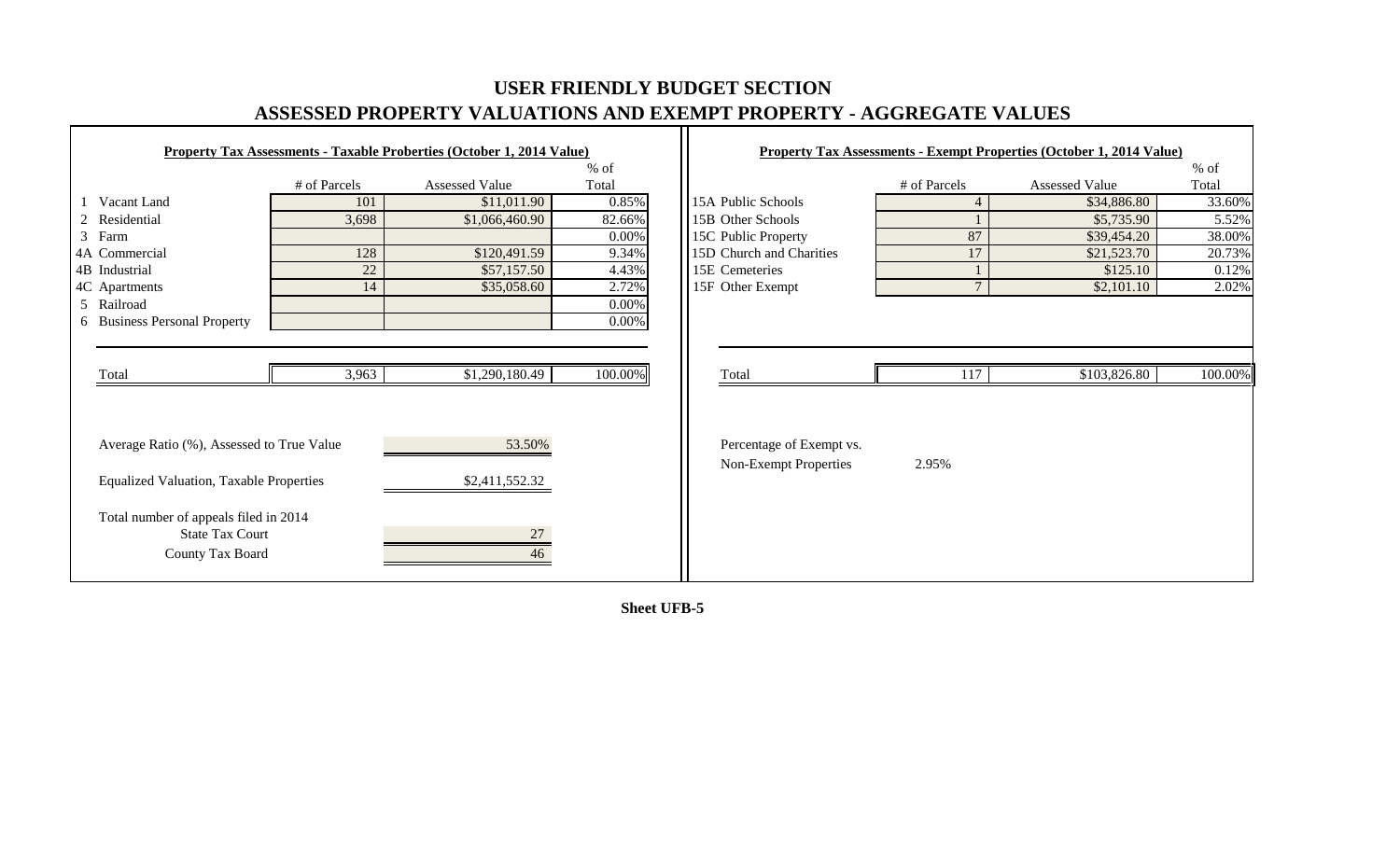| ASSESSED PROPERTY VALUATIONS AND EXEMPT PROPERTY - AGGREGATE VALUES - EXEMPTIONS/ABATEMENTS                                                   | USER FRIENDLY BUDGET SECTION                   |                                                                                |      |      |                                                                                                |                                                                                |                                   |        |        |                                                                                               | <b>USER FRIENDLY BUDGET SECTION</b><br>ASSESSED PROPERTY VALUATIONS AND EXEMPT PROPERTY - AGGREGATE VALUES - EXEMPTIONS/ABATEMENTS |                                                                                |        |       |                                                                                               |                                                  |                                                      |        |                                                                                |                              |
|-----------------------------------------------------------------------------------------------------------------------------------------------|------------------------------------------------|--------------------------------------------------------------------------------|------|------|------------------------------------------------------------------------------------------------|--------------------------------------------------------------------------------|-----------------------------------|--------|--------|-----------------------------------------------------------------------------------------------|------------------------------------------------------------------------------------------------------------------------------------|--------------------------------------------------------------------------------|--------|-------|-----------------------------------------------------------------------------------------------|--------------------------------------------------|------------------------------------------------------|--------|--------------------------------------------------------------------------------|------------------------------|
| Prior Budget Year's Payments in Lieu of Tax (PILOT) - 5 Year Exemptions/Abatements                                                            |                                                | Prior Budget Year's Payments in Lieu of Tax (PILOT) - Long Term Tax Exemptions |      |      |                                                                                                | Prior Budget Year's Payments in Lieu of Tax (PILOT) - Long Term Tax Exemptions |                                   |        |        |                                                                                               |                                                                                                                                    | Prior Budget Year's Payments in Lieu of Tax (PILOT) - Long Term Tax Exemptions |        |       |                                                                                               |                                                  |                                                      |        | Prior Budget Year's Payments in Lieu of Tax (PILOT) - Long Term Tax Exemptions |                              |
| Taxes if Billed in Fu<br>CY2014 Total<br>$#$ of<br><b>PILOT</b><br>Parcels Billing/Revenue Assessed Value<br>Tax Rate<br>I Dwelling Exemption | Project<br>Name                                | Type of Project<br>(use drop-down                                              |      |      | Taxes if Billed<br>In Full<br>for data entry) PILOT Billing Assessed Value CY14 Total Tax Rate | Project<br>Name                                                                | Type of Project<br>(use drop-down |        |        | Taxes if Billed<br>In Full<br>for data entry) PILOT Billing Assessed Value CY14 Total Tax Rat | Project<br>Name                                                                                                                    | Type of Project<br>(use drop-down                                              |        |       | Taxes if Billed<br>In Full<br>for data entry) PILOT Billing Assessed Value CY14 Total Tax Rat | Project<br>Name                                  | Type of Project<br>(use drop-down<br>for data entry) |        | PILOT Billing Assessed Value CY14 Total Tax Rate                               | Taxes if Billed<br>In Full   |
| J Dwelling Abatement<br>K New Dwelling/Conversion Exemption<br>L New Dwelling/Conversion Abatement                                            |                                                |                                                                                |      |      |                                                                                                |                                                                                |                                   |        |        |                                                                                               |                                                                                                                                    |                                                                                |        |       |                                                                                               |                                                  |                                                      |        |                                                                                |                              |
| N Multiple Dwelling Exemption<br>O Multiple Dwelling Abatement<br>U Urban Enterprise Zone Abatement                                           |                                                |                                                                                |      |      |                                                                                                |                                                                                |                                   |        |        |                                                                                               |                                                                                                                                    |                                                                                |        |       |                                                                                               |                                                  |                                                      |        |                                                                                |                              |
| Total 5 Yr Exemptions/Abatements 0<br>0.00<br>0.00<br>0.00                                                                                    |                                                |                                                                                |      |      |                                                                                                |                                                                                |                                   |        |        |                                                                                               |                                                                                                                                    |                                                                                |        |       |                                                                                               |                                                  |                                                      |        |                                                                                |                              |
|                                                                                                                                               |                                                |                                                                                |      |      |                                                                                                |                                                                                |                                   |        |        |                                                                                               |                                                                                                                                    |                                                                                |        |       |                                                                                               |                                                  |                                                      |        |                                                                                |                              |
|                                                                                                                                               |                                                |                                                                                |      |      |                                                                                                |                                                                                |                                   |        |        |                                                                                               |                                                                                                                                    |                                                                                |        |       |                                                                                               |                                                  |                                                      |        |                                                                                |                              |
|                                                                                                                                               |                                                |                                                                                |      |      |                                                                                                |                                                                                |                                   |        |        |                                                                                               |                                                                                                                                    |                                                                                |        |       |                                                                                               |                                                  |                                                      |        |                                                                                |                              |
|                                                                                                                                               |                                                |                                                                                |      |      |                                                                                                |                                                                                |                                   |        |        |                                                                                               |                                                                                                                                    |                                                                                |        |       |                                                                                               |                                                  |                                                      |        |                                                                                |                              |
|                                                                                                                                               |                                                |                                                                                |      |      |                                                                                                |                                                                                |                                   |        |        |                                                                                               |                                                                                                                                    |                                                                                |        |       |                                                                                               |                                                  |                                                      |        |                                                                                |                              |
|                                                                                                                                               | Total Long Term Exemptions - Column Total      |                                                                                | 0.00 | 0.00 |                                                                                                | 0.00 Total Long Term Exemptions - Column Total                                 |                                   | \$0.00 | \$0.00 |                                                                                               | \$0.00 Total Long Term Exemptions - Column Total                                                                                   |                                                                                | \$0.00 | S0.00 |                                                                                               | \$0.00 Total Long Term Exemptions - Column Total |                                                      | \$0.00 | \$0.00                                                                         | S0.00                        |
|                                                                                                                                               | Mark "X" if Grand Total<br><b>Sheet UFB-6A</b> |                                                                                |      |      |                                                                                                |                                                                                |                                   |        |        |                                                                                               | <b>Sheet UFB-6B</b>                                                                                                                |                                                                                |        |       |                                                                                               | <b>Total Long Term Exemptions - GRAND TOTAL</b>  |                                                      | \$0.00 | \$0.00                                                                         | S0.00<br><b>Sheet UFB-6C</b> |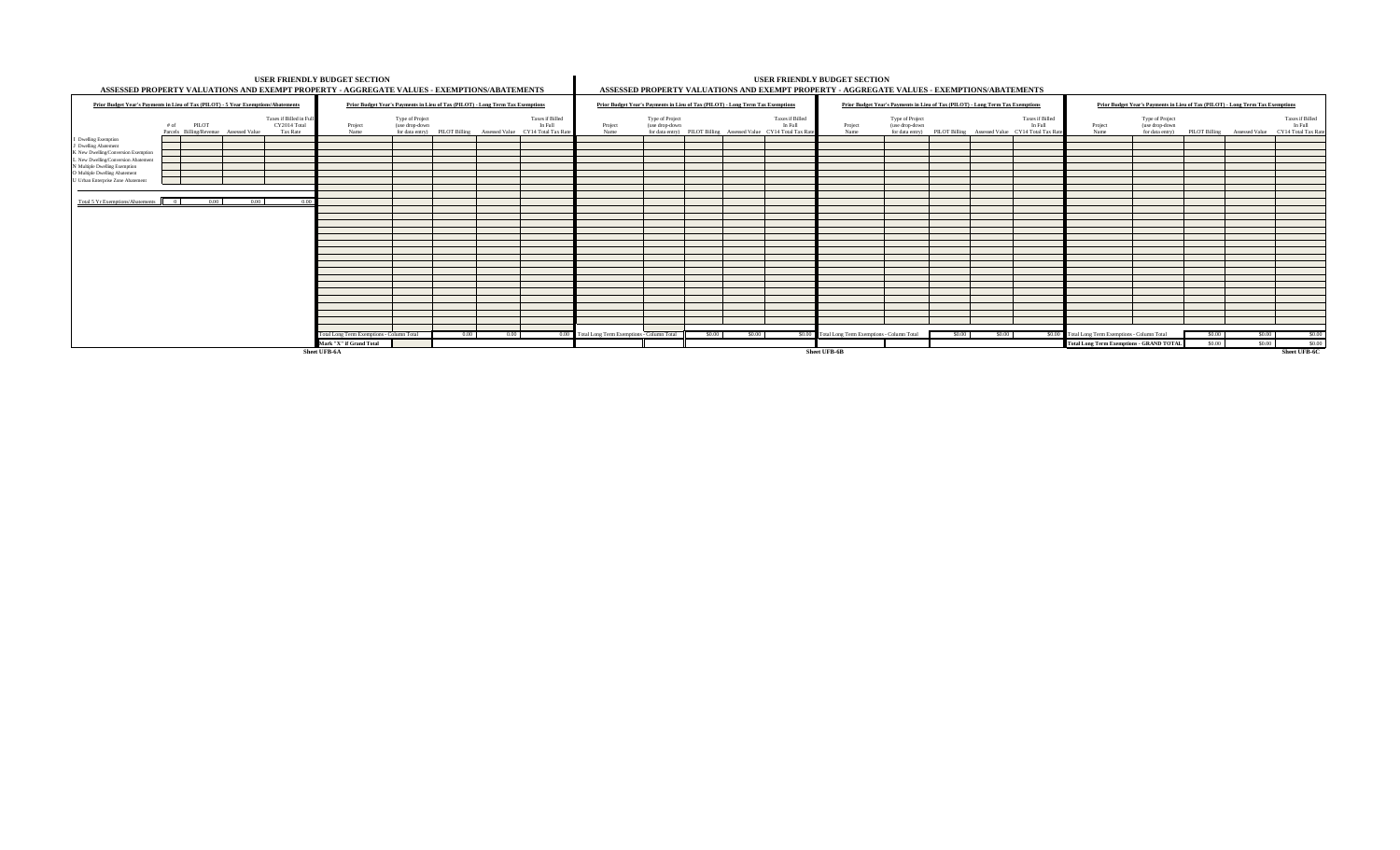### **USER FRIENDLY BUDGET SECTION BUDGETED PERSONNEL COSTS**

| Organization / Individuals Eligible for Benefit | $#$ of<br>Full-Time | $#$ of<br>Part-Time<br>Employees Employees | Total<br>Personnel<br>Cost | Base<br>Pay  | Overtime<br>and other<br>Compensation | Pension<br>(Estimate) | <b>Health Benefits</b><br>Net of<br><b>Cost Share</b> | Employment<br>Taxes and<br>Other Benefits |
|-------------------------------------------------|---------------------|--------------------------------------------|----------------------------|--------------|---------------------------------------|-----------------------|-------------------------------------------------------|-------------------------------------------|
| Governing Body                                  |                     |                                            | 33,000.00                  | 33,000.00    |                                       | 716                   |                                                       | 3840                                      |
| Supervisory Staff (Department Heads & Managers) |                     |                                            | 800,258.00                 |              |                                       |                       | 800258                                                |                                           |
| Police Officers (Including Superior Officers)   | 25                  |                                            | 3,476,518.00               | 2,466,833.00 | 110000                                | 600000                |                                                       | 299685                                    |
| Fire Fighters (Including Superior Officers)     |                     |                                            | 0.00                       |              |                                       |                       |                                                       |                                           |
| All Other Union Employees not listed above      | 15                  |                                            | ,310,249.00                | 1,000,619.00 | 66275                                 | 119275                |                                                       | 124080                                    |
| All Other Non-Union Employees not listed above  | 16 <sup> </sup>     | 41                                         | 2,621,373.00               | 2,112,676.00 | 10000                                 | 251830                |                                                       | 246867                                    |
| Totals                                          | 56                  | 48                                         | 8,241,398.00               | 5,613,128.00 | 186,275.00                            | 971,821.00            | 800,258.00                                            | 674,472.00                                |

Is the Local Government required to comply with NJSA 11A (Civil Service)? - YES or NO **No** 

Note - **Base Pay** is the annualized rate of pay to which overtime (if eligible) and/or pension is calculated. Either calculation is fine at the discretion of the Local Unit. Overtime and other compensation is any other item that is charged as a salary and wage expense but not included in Base Pay.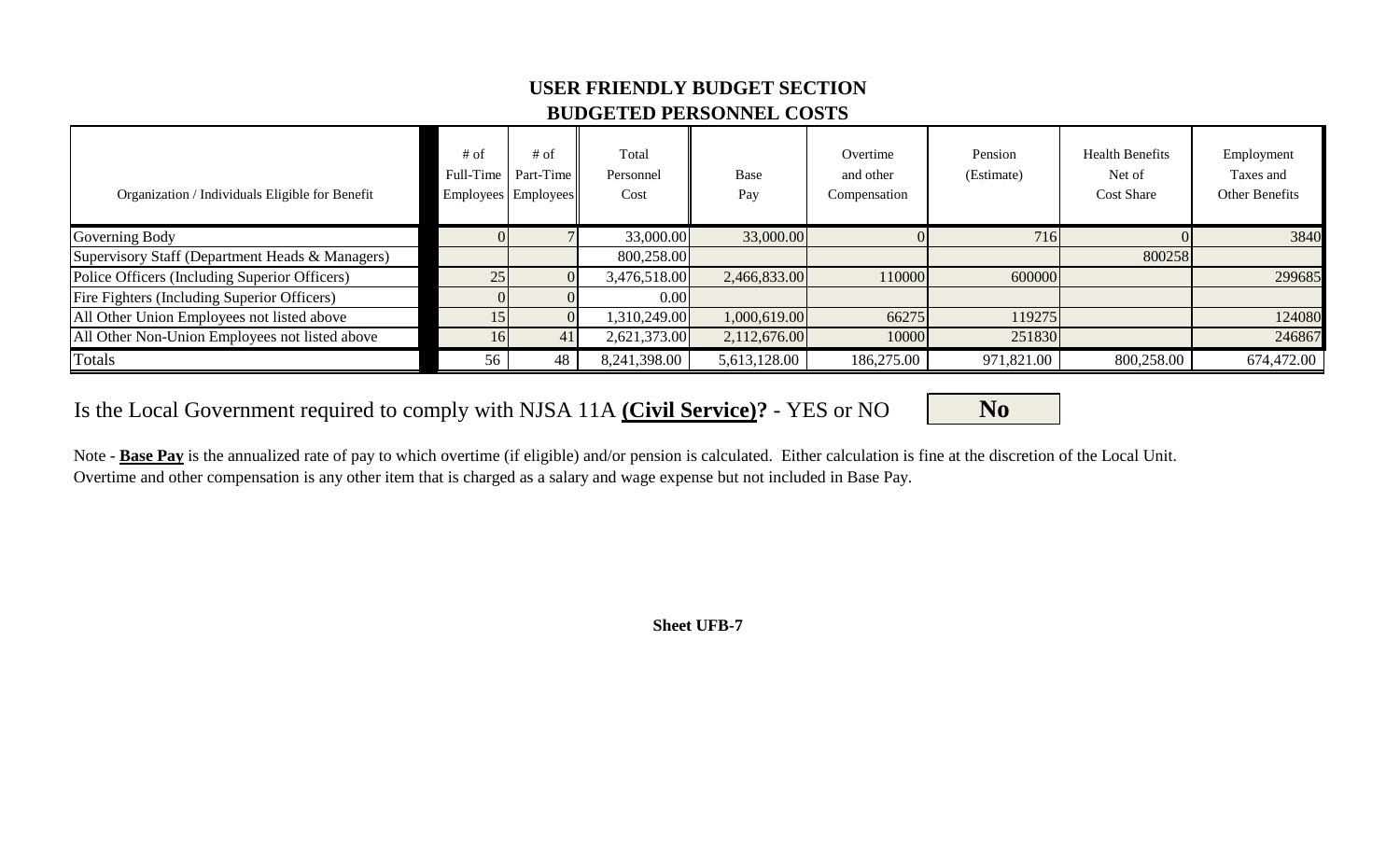| USER FRIENDLY BUDGET SECTION - HEALTH BENEFITS |  |
|------------------------------------------------|--|
|------------------------------------------------|--|

|                                                           |                          | <b>Current Year</b> |                      |
|-----------------------------------------------------------|--------------------------|---------------------|----------------------|
|                                                           | <b>Current Year # of</b> | <b>Annual Cost</b>  |                      |
|                                                           | <b>Covered Members</b>   | <b>Estimate per</b> | <b>Total Current</b> |
|                                                           | (Medical & Rx)           | <b>Employee</b>     | <b>Year Cost</b>     |
| <b>Active Employees - Health Benefits - Annual Cost</b>   |                          |                     |                      |
| <b>Single Coverage</b>                                    | 16.00                    | \$13,750.00         | \$220,000.00         |
| Parent & Child                                            | 4.00                     | \$20,300.00         | \$81,200.00          |
| Employee & Spouse (or Partner)                            | 9.00                     | \$30,602.00         | \$275,418.00         |
| Family                                                    | 19.00                    | \$35,620.00         | \$676,780.00         |
| Employee Cost Sharing Contribution (enter as negative - ) |                          | $(\$260,000.00)$    | $(\$260,000.00)$     |
| Subtotal                                                  | 48                       | (\$159,728.00)      | \$993,398.00         |
| <b>Elected Officials - Health Benefits - Annual Cost</b>  |                          |                     |                      |
| <b>Single Coverage</b>                                    |                          |                     | \$0.00               |
| Parent & Child                                            |                          |                     | \$0.00               |
| Employee & Spouse (or Partner)                            |                          |                     | \$0.00               |
| Family                                                    |                          |                     | \$0.00               |
| Employee Cost Sharing Contribution (enter as negative - ) |                          |                     | \$0.00               |
| Subtotal                                                  | 0                        | \$0.00              | \$0.00               |
| Retirees - Health Benefits - Annual Cost                  |                          |                     |                      |
| <b>Single Coverage</b>                                    | $\overline{2}$           | \$22,505.00         | \$45,010.00          |
| Parent & Child                                            |                          |                     | \$0.00               |
| Employee & Spouse (or Partner)                            | $\overline{2}$           | \$10,925.00         | \$21,850.00          |
| Family                                                    |                          |                     | \$0.00               |
| Employee Cost Sharing Contribution (enter as negative - ) |                          | \$0.00              | \$0.00               |
| Subtotal                                                  | 4                        | \$33,430.00         | \$66,860.00          |
| <b>GRAND TOTAL</b>                                        | 52                       | (\$126,298.00)      | \$1,060,258.00       |

Note - other health insurances such as dental and vision are not included in this analysis. Therefore, the total from this sheet will not agree with the budgeted appropriation.

Is medical coverage provided by the SHBP (Yes or No)? Is prescription drug coverage provided by the SHBP (Yes or No)?

| $\bf{no}$ |
|-----------|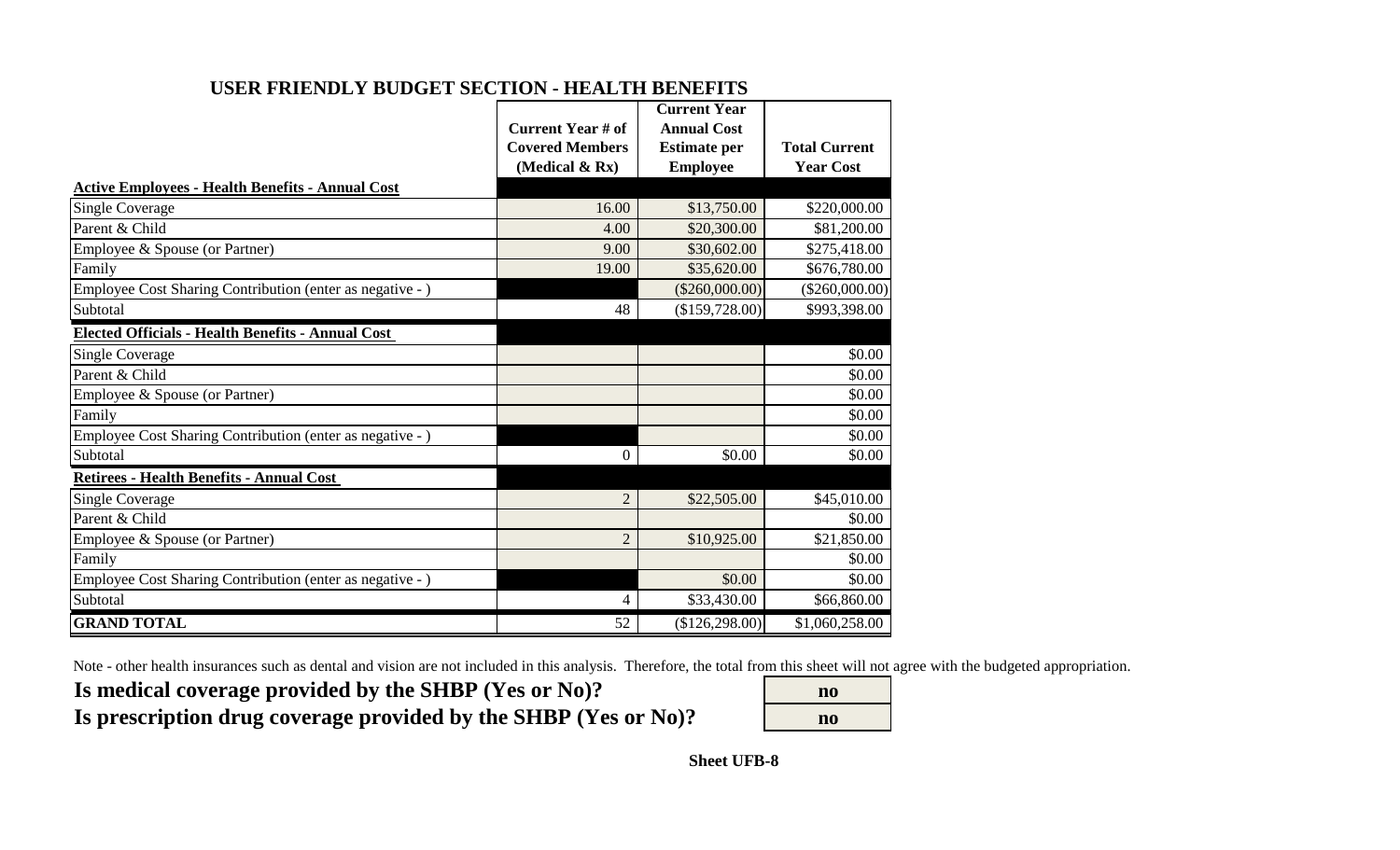## **USER FRIENDLY BUDGET SECTION ACCUMULATED ABSENSE LIABILITY**

|                                                      |                                         |                                    |                    | <b>Legal basis for benefit</b><br>(check applicable items) |                   |
|------------------------------------------------------|-----------------------------------------|------------------------------------|--------------------|------------------------------------------------------------|-------------------|
|                                                      | <b>Gross Days of</b>                    |                                    | <b>Approved</b>    |                                                            | <b>Individual</b> |
|                                                      | <b>Accumulated</b>                      | <b>Dollar Value of Compensated</b> | Labor              | Local                                                      | <b>Employment</b> |
| <b>Organization/Individuals Eligible for Benefit</b> | <b>Absence</b>                          | <b>Absences</b>                    | <b>Agreement</b>   | Ordinance                                                  | <b>Agreement</b>  |
| Barry, W                                             | 284.00                                  | \$12,000.00                        |                    | X                                                          |                   |
| Brodeur, M                                           | 113.95                                  | \$3,954.17                         |                    | $\mathbf{x}$                                               |                   |
| Buccelli, A                                          | 258.00                                  | \$17,000.00                        | $\pmb{\chi}$       |                                                            |                   |
| Byrne, C                                             | 168.29                                  | \$12,000.00                        |                    | $\boldsymbol{x}$                                           |                   |
| Carnevale, A                                         | 139.00                                  | \$12,000.00                        | $\boldsymbol{x}$   |                                                            |                   |
| Carter, G                                            | 299.00                                  | \$12,000.00                        | $\pmb{\mathsf{X}}$ |                                                            |                   |
| Conrad, P                                            | 5.43                                    | \$191.88                           |                    | $\mathbf{x}$                                               |                   |
| Fitzpatrick, L                                       | 106.21                                  | \$6,274.00                         |                    | $\pmb{\mathsf{x}}$                                         |                   |
| Gelormini, R                                         | 269.00                                  | \$12,000.00                        |                    | X                                                          |                   |
| Howlett, R                                           | 87.50                                   | \$5,728.64                         | $\boldsymbol{x}$   |                                                            |                   |
| Johnston, J                                          | 301.50                                  | \$12,000.00                        |                    | X                                                          |                   |
| Keenan, M                                            | 66.64                                   | \$2,679.38                         |                    | X                                                          |                   |
| Kummer, P                                            | 246.25                                  | \$12,000.00                        |                    | $\pmb{\mathsf{x}}$                                         |                   |
| Marvin, D                                            | 329.00                                  | \$12,000.00                        |                    | $\mathbf{x}$                                               |                   |
| Maurer, W                                            | 173.70                                  | \$17,000.00                        | $\boldsymbol{x}$   |                                                            |                   |
| Regan, A                                             | 92.40                                   | \$2,614.30                         |                    | $\pmb{\mathsf{x}}$                                         |                   |
| Rottmann, E                                          | 108.50                                  | \$3,292.41                         |                    | X                                                          |                   |
| Sarna, D                                             | 149.43                                  | \$9,612.41                         |                    | $\pmb{\mathsf{x}}$                                         |                   |
| Spychala, P                                          | 16.86                                   | \$1,444.89                         |                    | $\pmb{\mathsf{x}}$                                         |                   |
| Stein, S                                             | 14.00                                   | \$916.58                           | $\boldsymbol{x}$   |                                                            |                   |
| <b>Totals</b>                                        | 3228.66                                 | \$166,708.66                       |                    |                                                            |                   |
|                                                      |                                         |                                    |                    |                                                            |                   |
| Total Funds Reserved as of end of 2014               |                                         |                                    |                    |                                                            |                   |
|                                                      | <b>Total Funds Appropriated in 2015</b> |                                    |                    |                                                            |                   |

**UFB-9 Accumulated Absense Liability**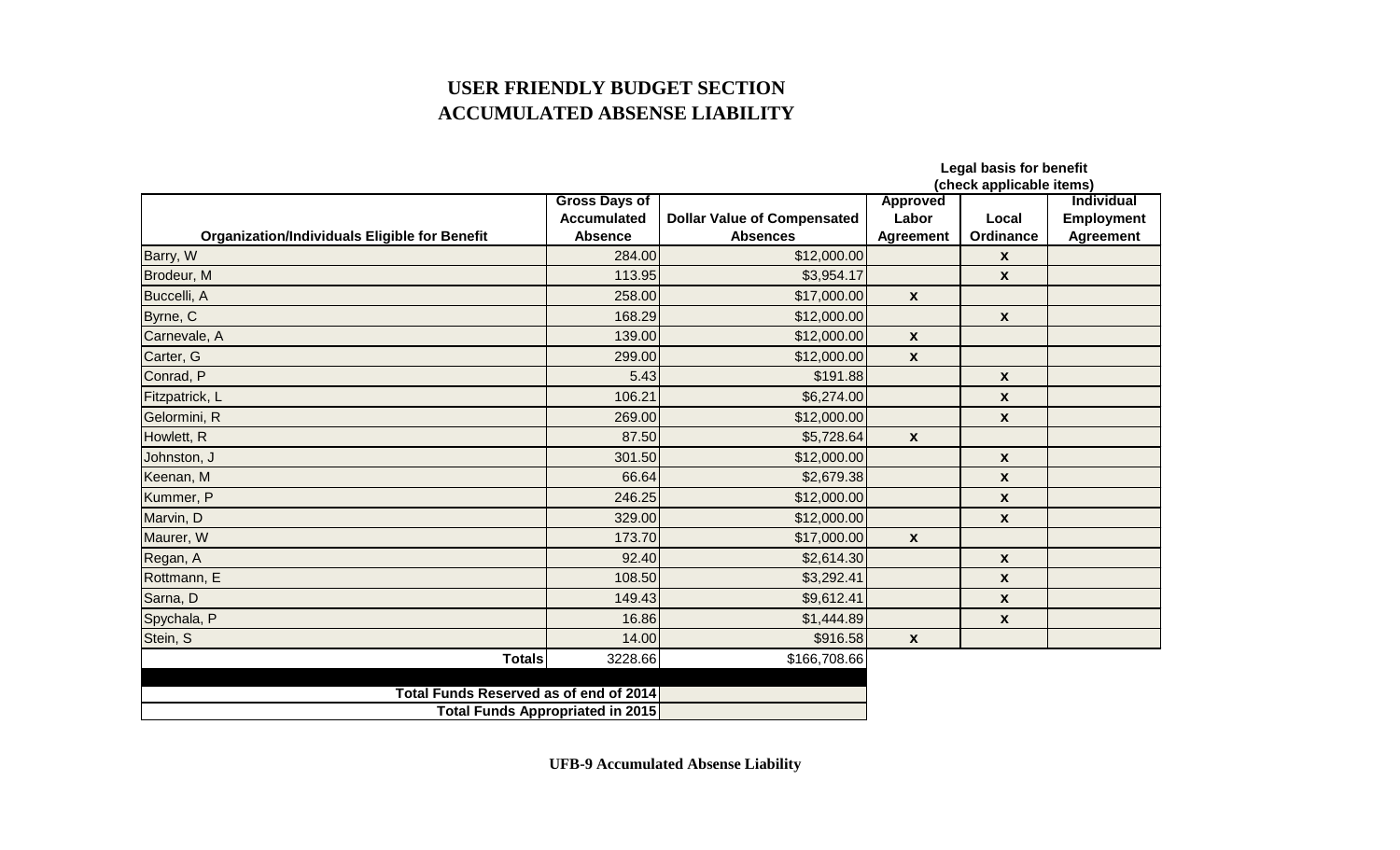|                                                         | Gross                       |                 | <b>Net</b>           |                                             | <b>Current Year</b>   | 201              | 201           | All Additional Future |
|---------------------------------------------------------|-----------------------------|-----------------|----------------------|---------------------------------------------|-----------------------|------------------|---------------|-----------------------|
|                                                         | Debt                        | Deductions      | Debt                 |                                             | <b>Budget</b>         | <b>Budget</b>    | <b>Budget</b> | Years' Budgets        |
|                                                         |                             |                 |                      |                                             |                       |                  |               |                       |
| Local School Debt                                       | \$10,095,000.00             | \$10,095,000.00 | \$0.00               | <b>Utility Fund - Principal</b>             |                       |                  |               |                       |
| Regional School Debt                                    |                             |                 | \$0.00               | <b>Utility Fund - Interest</b>              |                       |                  |               |                       |
|                                                         |                             |                 |                      | <b>Bond Anticipation Notes - Principal</b>  |                       |                  |               |                       |
| <b>Utility Fund Debt</b>                                |                             |                 |                      | <b>Bond Anticipation Notes - Interest</b>   | \$32,500.00           |                  |               |                       |
|                                                         |                             |                 | \$0.00               | <b>Bonds</b> - Principal                    | \$1,140,000.00        |                  |               |                       |
|                                                         |                             |                 | \$0.00               | <b>Bonds</b> - Interest                     | \$255,890.00          |                  |               |                       |
|                                                         |                             |                 | \$0.00               | Loans & Other Debt - Principal              |                       |                  |               |                       |
|                                                         |                             |                 | \$0.00               | Loans & Other Debt - Interest               |                       |                  |               |                       |
| <b>Municipal Purposes</b>                               |                             |                 |                      |                                             |                       |                  |               |                       |
| Debt Authorized                                         | \$4,312,545.74 \$183,394.00 |                 | \$4,129,151.74 Total |                                             | \$1,428,390.00        | \$0.00           | \$0.00        | \$0.00                |
| <b>Notes Outstanding</b>                                | \$3,250,000.00              |                 | \$3,250,000.00       |                                             |                       |                  |               |                       |
| <b>Bonds Outstanding</b>                                | \$10,520,000.00             |                 | \$10,520,000.00      | <b>Total Principal</b>                      | \$1,140,000.00        | \$0.00           | \$0.00        | \$0.00                |
| Loans and Other Debt                                    |                             |                 | \$0.00               | <b>Total Interest</b>                       | \$288,390.00          | \$0.00           | \$0.00        | \$0.00                |
|                                                         |                             |                 |                      | % of Total Current Year Budget              | 0.078118412           |                  |               |                       |
| Total (Current Year)                                    | \$28,177,545.74             | \$10,278,394.00 | \$17,899,151.74      |                                             |                       |                  |               |                       |
|                                                         |                             |                 |                      | Description                                 | Debt Not Listed Above |                  |               |                       |
|                                                         |                             |                 |                      | <b>Total Guarantees - Governmental</b>      |                       |                  |               |                       |
| Population (2010 census)                                | 12,300                      |                 |                      | <b>Total Guarantees - Other</b>             |                       |                  |               |                       |
|                                                         |                             |                 |                      | <b>Total Capital/Equipment Leases</b>       |                       |                  |               |                       |
| Per Capita Gross Debt                                   | \$2,290.86                  |                 |                      | <b>Total Other</b>                          |                       |                  |               |                       |
| Per Capita Net Debt                                     | \$1,455.22                  |                 |                      |                                             |                       |                  |               |                       |
|                                                         |                             |                 |                      | <b>Bond Rating</b>                          | Moody's               | Standard & Poors | Fitch         |                       |
| 3 Yr. Average Property Valuation                        |                             | #############   |                      | Rating <sup>-</sup>                         |                       | <b>AAA</b>       | <b>AAA</b>    |                       |
|                                                         |                             |                 |                      | Year of Last Rating                         |                       | 2012             | 2012          |                       |
| Net Debt as % of 3 Year Avg Property Valuation<br>0.73% |                             |                 |                      |                                             |                       |                  |               |                       |
|                                                         |                             |                 |                      | Mark "X" if Municipality has no bond rating |                       |                  |               |                       |

## **USER FRIENDLY BUDGET SECTION - OUTSTANDING DEBT; PER CAPITA AND BUDGET IMPACT**